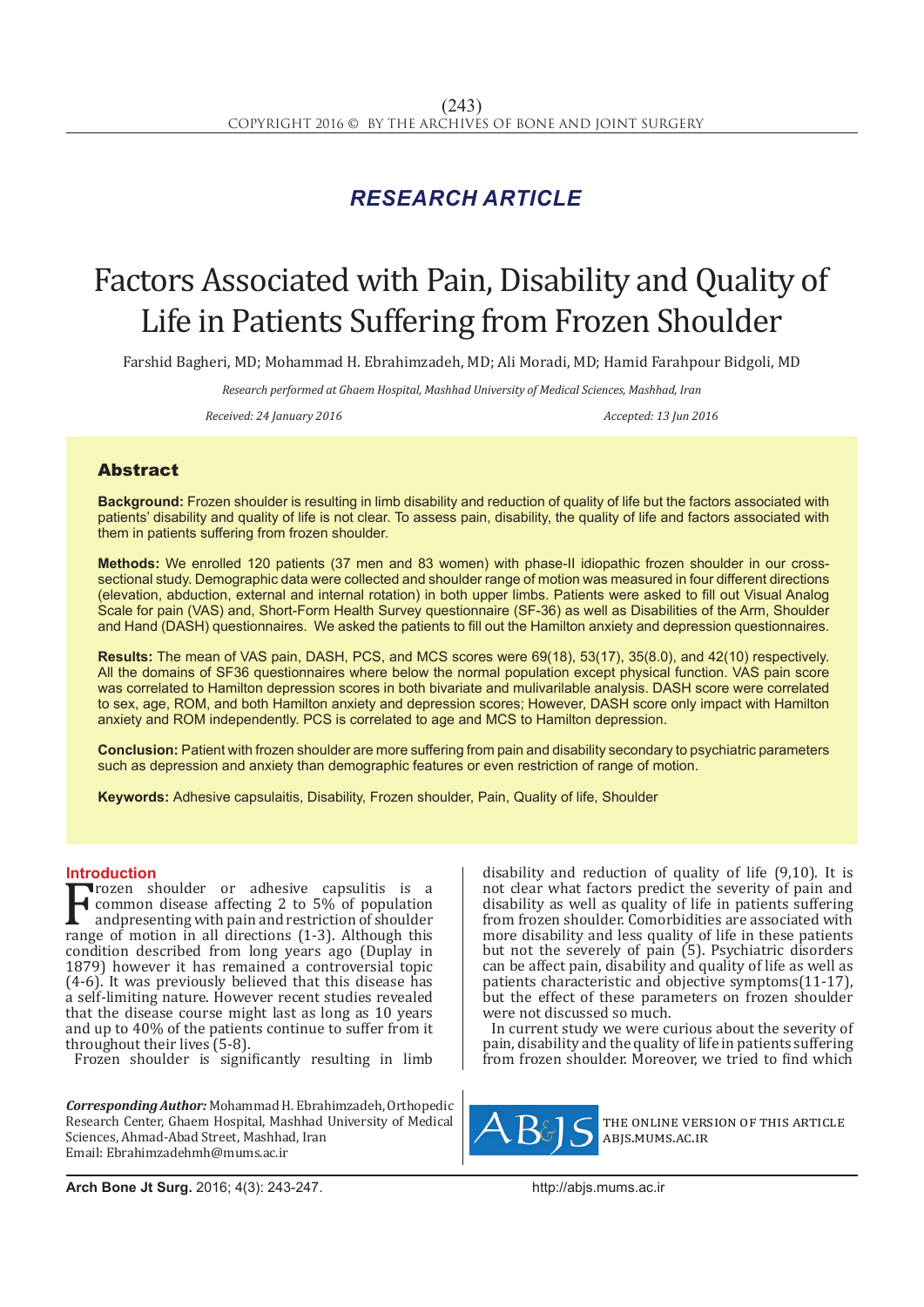factors contribute with pain, disability and quality of life of those patients.

#### **Materials and Methods**

After approval of the study by the Research Ethical Board of our institute, we enrolled 120 patients with idiopathic frozen shoulder in our cross-sectional study. Adult patients with phase-II frozen shoulder, diagnosed upon their prior medical history, physical examination, and imaging (MRI and radiographs), were enrolled in our referral hospital. The minimum duration of shoulder pain was 3 months for all included individuals. Our exclusion criteria were: history of rotator cuff tear, previous shoulder surgery or fracture and, psychosis. Informed consent was obtained from all patients.

Demographic data were collected and shoulder range of motion was measured in four different directions (elevation, abduction, external and internal rotation) in both upper limbs. Patients were asked to fill out Visual Analog Scale for pain (VAS) and, Short-Form Health Survey questionnaire (SF-36) as well as Disabilities of the Arm, Shoulder and Hand (DASH) questionnaires (18). We asked the patients to fill out the Hamilton anxiety and depression questionnaires (19).

There were 37 men and 83 women, their ages ranging from 23to 88 years (mean 52 years).12 patients (10%) suffered from bilateral involvement [Table 1]. 24% of patients had the history of diabetes followed by hypothyroidism (7.5%) . According to Hamilton anxiety and depression questionnaires, the patients had normal anxiety and mild depression. Our demographic features were similar to previous studies (7, 8).

We used the Farsi validated version of SF-36. Internal rotation was specified by a six score scale [1 to 6] as the back of hand reached to inter scapular, thoracolumbar junction, mid lumbar, lumbosacral junction, buttock and lateral thigh respectively. Hamilton depression questionnaire scores interpreted as normal [0-7], mild [8-16], moderate [17-23], and severe [>24]. Severity of symptoms of anxiety, base on Hamilton anxiety questionnaire, was classified as normal [0-13], mild [14- 17], moderate  $[18-24]$ , and severe  $[>24]$  following the Hamilton anxiety questionnaire.

We used independent t-test and ANOVA test to compare two independent means of variables between different subgroups. String variable were assessed with Fisher's exact test and Chi-square test. We used multivariable linear analysis to find independent predictors explaining DASH and SF-36 variation. All the statistical analyses were carried out using SPSS version 16 (SPSS Inc., Chicago IL). A p-value of less than 0.05 was deemed to be significant. For interpretation of correlation we assumed coefficient as weak  $(0.4)$ , moderate  $(0.4 \text{ to } 0.7)$ , and strong (>0.7). Predictors with p-value of less than 0.1 were entered to multivariable linear analysis.

#### **Results**

The mean of VAS pain, DASH, PCS, and MCS scores were 69(18), 53(17),  $3\overline{5}$ (8.0), and 42(10) respectively (Tale-1). All the domains of SF36 questionnaires where below the normal population except physical function [Table 2]

VAS pain score was correlated to Hamilton depression scores in both bivariate and multivariate analysis. DASH score were correlated to sex, age, ROM, and both Hamilton anxiety and depression scores; However, DASH score only impact with Hamilton anxiety and ROM independently. PCS is correlated to age and MCS to Hamilton depression [Table 3; 4]

| Table 1. Demographic data in patients suffering from idiopathic |          |  |  |  |  |  |
|-----------------------------------------------------------------|----------|--|--|--|--|--|
| frozen shoulder (n=120)                                         |          |  |  |  |  |  |
| Sex, n (%)                                                      |          |  |  |  |  |  |
| Men                                                             | 37 (31)  |  |  |  |  |  |
| Women                                                           | 83 (69)  |  |  |  |  |  |
| Age, mean (SD) (year)                                           | 52(17)   |  |  |  |  |  |
| Dominante hand, n (%)                                           |          |  |  |  |  |  |
| Right                                                           |          |  |  |  |  |  |
| Left                                                            |          |  |  |  |  |  |
| Affected limb, n (%)                                            |          |  |  |  |  |  |
| Right                                                           | 65 (54)  |  |  |  |  |  |
| left                                                            | 43 (36)  |  |  |  |  |  |
| bilateral                                                       | 12(10)   |  |  |  |  |  |
| Education, n (%)                                                |          |  |  |  |  |  |
| No education                                                    | 17 (14)  |  |  |  |  |  |
| High school<br>Bachelor                                         | 63 (52)  |  |  |  |  |  |
| Master and more                                                 | 29 (24)  |  |  |  |  |  |
| Disease history, n (%)                                          | 11(9.2)  |  |  |  |  |  |
| <b>Diabetes</b>                                                 | 29 (24)  |  |  |  |  |  |
| Hypothyrioidism                                                 | 9(7.5)   |  |  |  |  |  |
| Cervical disk herniation                                        | 8(6.8)   |  |  |  |  |  |
| Heart disease                                                   | 6(5.0)   |  |  |  |  |  |
| Breast surgery                                                  | 4(3.3)   |  |  |  |  |  |
| Seizure                                                         | 3(2.5)   |  |  |  |  |  |
| Hyperthyroidism                                                 | 2(1.7)   |  |  |  |  |  |
| Range of motion, mean (SD) (degree)                             |          |  |  |  |  |  |
| Elevation                                                       | 121(42)  |  |  |  |  |  |
| Abduction                                                       | 122(41)  |  |  |  |  |  |
| <b>External rotation</b>                                        | 45(20)   |  |  |  |  |  |
| Internal rotation*                                              | 3.2(1.2) |  |  |  |  |  |
| <b>Total ROM</b>                                                |          |  |  |  |  |  |
| DASH Score, mean (SD)                                           | 53(17)   |  |  |  |  |  |
| VAS Score, mean (SD)                                            | 69(18)   |  |  |  |  |  |
| SF-36, mean (SD)                                                |          |  |  |  |  |  |
| physical function                                               | 61(20)   |  |  |  |  |  |
| Role physical                                                   | 26(23)   |  |  |  |  |  |
| Body pain                                                       | 35(20)   |  |  |  |  |  |
| General health                                                  | 51(16)   |  |  |  |  |  |
| Vitality                                                        | 49(13)   |  |  |  |  |  |
| Social function                                                 | 60(23)   |  |  |  |  |  |
| Role emotion                                                    | 48(37)   |  |  |  |  |  |
| Mental health                                                   | 55(18)   |  |  |  |  |  |
| Physical component summary                                      | 35(8)    |  |  |  |  |  |
| Mental component summary                                        | 42(10)   |  |  |  |  |  |
| Anxiety, mean (SD)                                              | 11(5.5)  |  |  |  |  |  |
| Depression, mean (SD)                                           | 13(6.3)  |  |  |  |  |  |

\* Internal rotation was defined with a six score scale as the back of hand reached to inter scapular, thoracolumbar junction, mid lumbar, lumbosacral junction, buttock and lateral of thigh respectively

(DASH=Disadility of Arm, Shoulder, and Hand, VAS=Visual Analoge Scale, ROM=Range of Motion, SF-36= Short Form 36 Questionnaire)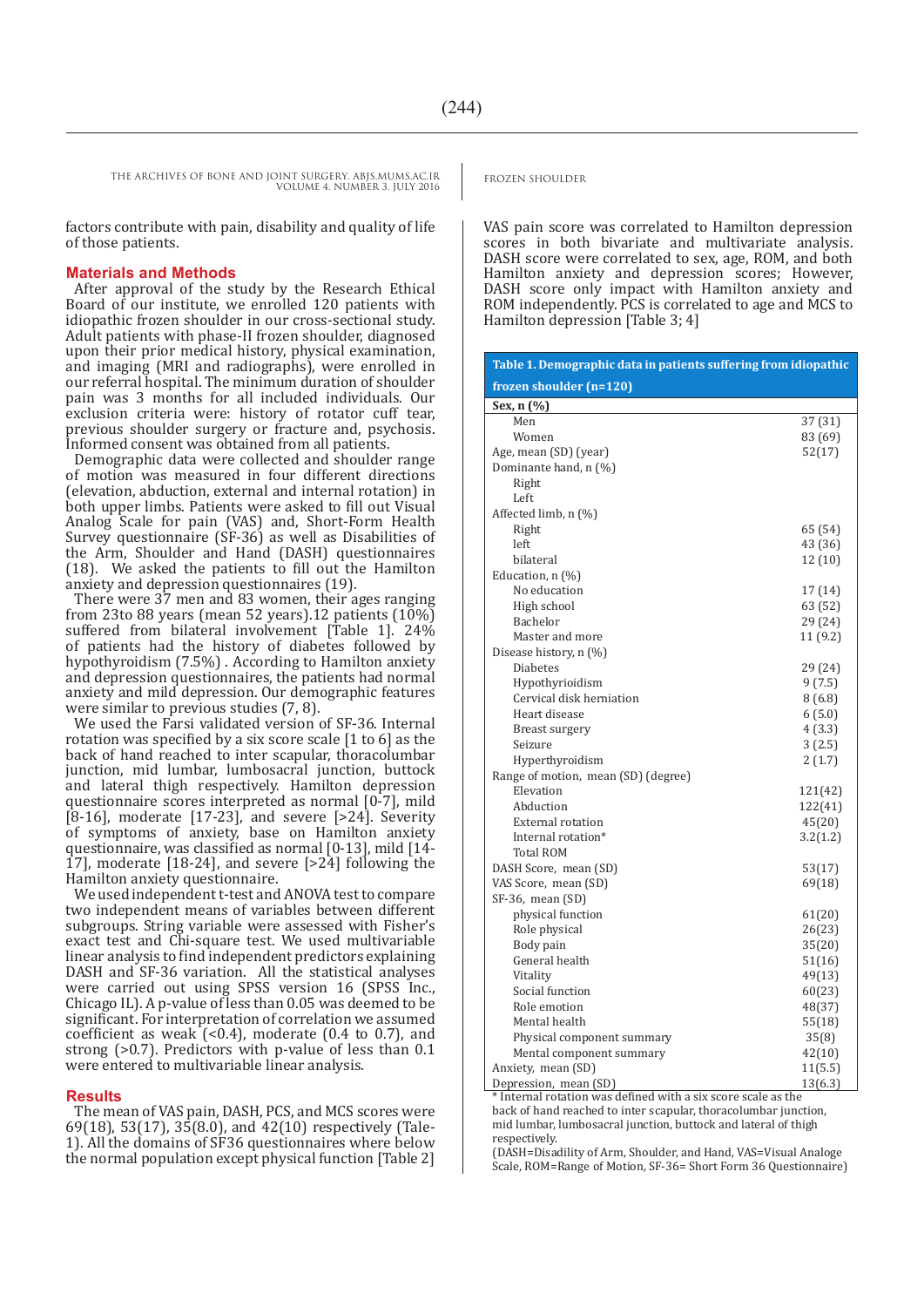#### **Table 2. Correlation of severity of Symptoms with other factors in patients suffering from Idiopathic frozen shoulder**

|         |                          | <b>DASH</b> score |         | VAS score   |         | SF-36 (PCS component) |         | <b>SF-36 (MCS</b><br>component) |         |
|---------|--------------------------|-------------------|---------|-------------|---------|-----------------------|---------|---------------------------------|---------|
|         |                          | Correlation       | P value | Correlation | P value | Correlation           | P value | Correlation                     | P value |
| Age     |                          | 0.13              | 0.14    | 0.039       | 0.68    | $-0.24$               | 0.008   | 0.13                            | 0.15    |
|         | Education                | $-0.77$           | 0.41    | 0.024       | 0.79    | 0.18                  | 0.051   | 0.13                            | 0.17    |
|         | Range of motion          |                   |         |             |         |                       |         |                                 |         |
|         | Elevation                | $-0.34$           | < 0.001 | $-0.15$     | 0.12    | 0.11                  | 0.25    | 0.16                            | 0.11    |
|         | Abduction                | $-0.33$           | 0.001   | $-0.16$     | 0.11    | 0.10                  | 0.29    | 0.14                            | 0.16    |
|         | <b>External rotation</b> | $-0.26$           | 0.008   | $-0.13$     | 0.18    | 0.13                  | 0.19    | 0.55                            | 0.57    |
|         | Internal rotation*       | $-0.37$           | < 0.001 | $-0.15$     | 0.13    | $-0.02$               | 0.83    | 0.24                            | 0.012   |
|         | <b>Total ROM</b>         | 0.38              | < 0.001 | 0.18        | 0.073   | $-0.093$              | 0.34    | $-0.18$                         | 0.067   |
| Anxiety |                          | 0.32              | < 0.001 | 0.11        | 0.24    | $-0.12$               | 0.19    | $-0.51$                         | < 0.001 |
|         | Depression               | 0.38              | < 0.001 | 0.21        | 0.024   | $-0.14$               | 0.12    | $-0.601$                        | 0.021   |
|         |                          | Mean (SD)         | P Value | Mean (SD)   | P Value | Mean (SD)             | P Value | Mean (SD)                       | P Value |
| Sex     |                          |                   |         |             |         |                       |         |                                 |         |
|         | Man                      | 48 (19)           | 0.044   | 6.7(1.7)    | 0.65    | 36(7.6)               | 0.21    | 45 (12)                         | 0.081   |
|         | Woman                    | 55 (15)           |         | 6.9(1.8)    |         | 34(7.8)               |         | 41 (9.2)                        |         |
|         | Dominate hand            |                   |         |             |         |                       |         |                                 |         |
|         | Right                    | 53(16)            | 0.79    | 6.8(1.8)    | 0.99    | 35(7.4)               | 0.61    | 42(10)                          | 0.29    |
|         | Left                     | 54 (19)           |         | 6.8(1.7)    |         | 34 (11)               |         | 45 (8.9)                        |         |
|         | Affected limb            |                   |         |             |         |                       |         |                                 |         |
|         | Right                    | 53 (17)           | 0.78    | 6.8(1.7)    | 0.50    | 35(6.5)               | 0.058   | 43 (11)                         | 0.82    |
|         | Left                     | 52(17)            |         | 6.8(1.9)    |         | 36(8.8)               |         | 41(10)                          |         |

\* Internal rotation was defined with a six score scale as the back of hand reached to inter scapular, thoracolumbar junction, mid lumbar, lumbosacral junction, buttock and lateral of thigh respectively.

(DASH=Disadility of Arm, Shoulder, and Hand, VAS=Visual Analoge Scale, ROM=Range of Motion, PCS=Physical Component Summery, MCS=Mental Component Summery, SF-36= Short Form 36 Questionnaire)

#### **Discussion**

In this study, patients suffering from frozen shoulder demonstrated high rate of pain and disability as well as low quality of life compare to normal population. Pain, disability and mental component of quality of life in these patients are more correlated to psychological factors (anxiety and depression) than physical or personal

| Table 3. Comparison of SF-36 different domains scores in<br>patients suffering from frozen shoulder with normal population |      |           |                                     |         |  |  |
|----------------------------------------------------------------------------------------------------------------------------|------|-----------|-------------------------------------|---------|--|--|
| SF-36 domains                                                                                                              | Mean | <b>SD</b> | <b>Normal</b><br>population<br>mean | P value |  |  |
| physical function                                                                                                          | 60.6 | 20.3      | 55                                  | 0.003   |  |  |
| Role physical                                                                                                              | 26.3 | 22.8      | 50                                  | < 0.001 |  |  |
| Body pain                                                                                                                  | 34.5 | 19.7      | 48                                  | < 0.001 |  |  |
| General health                                                                                                             | 51.3 | 16.3      | 55                                  | 0.015   |  |  |
| Vitality                                                                                                                   | 48.9 | 12.7      | 63                                  | < 0.001 |  |  |
| Social function                                                                                                            | 60.3 | 23.3      | 66                                  | 0.008   |  |  |
| Role emotion                                                                                                               | 47.5 | 36.8      | 63                                  | < 0.001 |  |  |
| Mental health                                                                                                              | 54.9 | 17.5      | 63                                  | < 0.001 |  |  |
| Physical component<br>summary                                                                                              | 34.7 | 7.8       | 52                                  | < 0.001 |  |  |
| Mental component<br>summary                                                                                                | 42.4 | 10.2      | 64                                  | < 0.001 |  |  |

parameter (age, sex, education, or ROM). Pain and mental component of quality of life were more affected with depression, but disability of upper extremity more impact with anxiety. Physical component of quality of life was only affected with age.

There are some limitations to our study. The patients restricted to a certain referral hospital and may not reflect the whole population. Moreover, the nature of study cross sectional, which does not allowus to establish a causative relationship between pain, disability, and quality of life with our explanatory variables.

In a relevant phase-II frozen shoulder on one hundred patients with comparable age and sex, the mean of VAS, DASH, PCS. And MCS scores were 5.9, 76, 55, and 63 respectively which are highly compatible with our results (5). Other studies report high rate of pain, disability and lower quality of life compare to general public (10, 13,20, 21).

We found only depression as the factor contributing with severity of pain in patients suffering from frozen shoulder. In another study on rotator cuff repair, similar to ours, only depression, but not anxiety, was associated with increased VAS score (12). However, Ding et al. reported higher VAS scores correlation with both depression and anxiety (13). Bair et al. evaluated the relationship of pain experience with depression and anxiety in patients with musculoskeletal pain and reported that both depression and anxiety were associated with increased pain (16).

Ding et el.demonstrated that Psychological disorders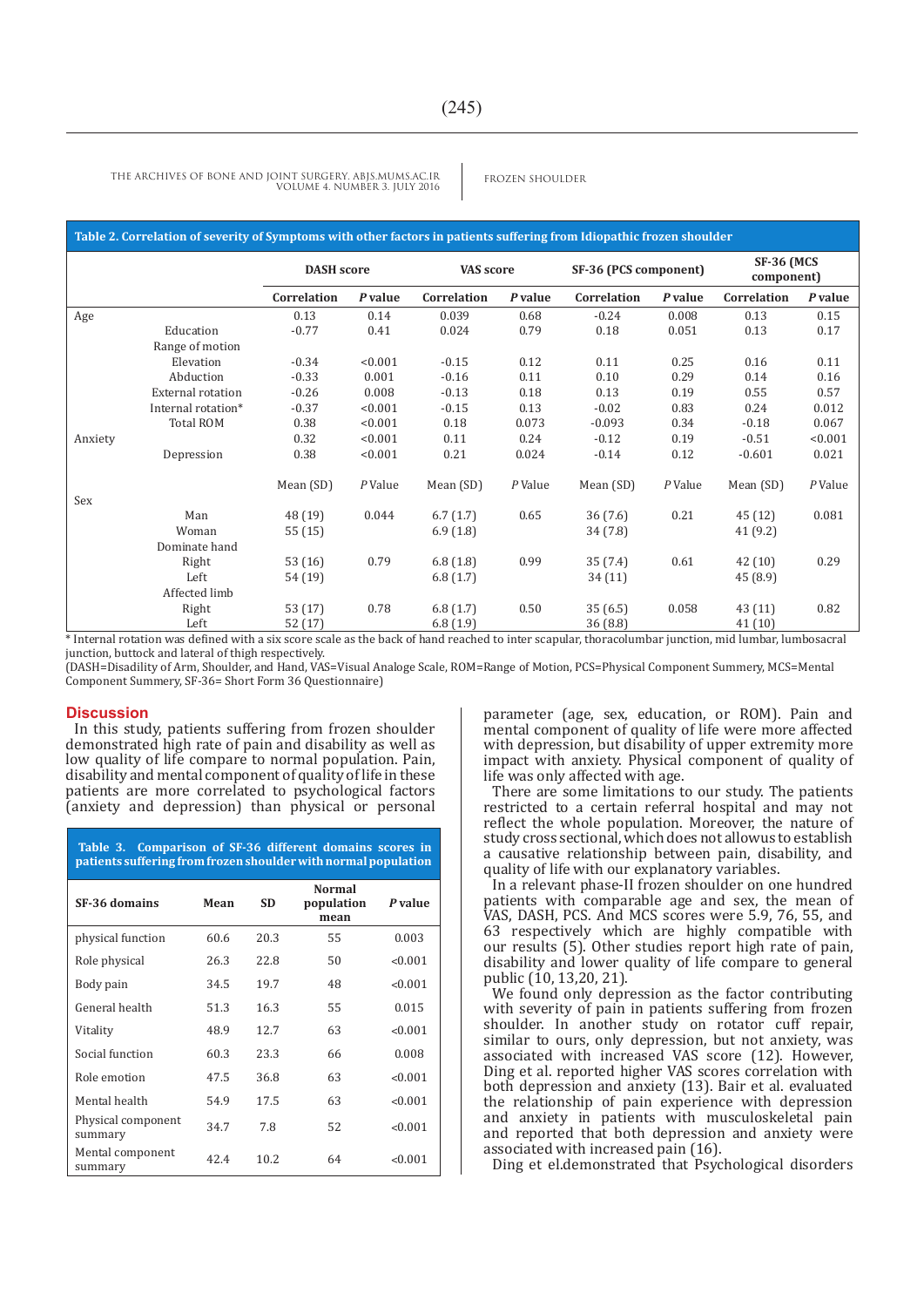| Table 4. Multivariable analysis: Independent Factors Associated with Symptoms in Patients Suffering From Frozen Shoulder |                |             |                       |         |                   |          |          |  |  |
|--------------------------------------------------------------------------------------------------------------------------|----------------|-------------|-----------------------|---------|-------------------|----------|----------|--|--|
| Model                                                                                                                    | R <sub>2</sub> | <b>Beta</b> | <b>Standard Error</b> | P value | <b>Partial R2</b> | 95% CI   |          |  |  |
| DASH score*                                                                                                              | 0.24           |             |                       |         |                   |          |          |  |  |
| Anxiety                                                                                                                  |                | 0.98        | 0.28                  | 0.001   | 0.11              | 0.43     | 1.5      |  |  |
| <b>Total ROM</b>                                                                                                         |                | 0.29        | 0.085                 | 0.001   | 0.10              | 0.13     | 0.47     |  |  |
| VAS score                                                                                                                | 0.039          |             |                       |         |                   |          |          |  |  |
| Depression                                                                                                               |                | 0.055       | 0.027                 | 0.044   | 0.039             | 0.002    | 0.109    |  |  |
| SF-36 (PCS component)                                                                                                    | 0.056          |             |                       |         |                   |          |          |  |  |
| Age                                                                                                                      |                | $-0.147$    | 0.056                 | 0.011   | 0.056             | $-0.259$ | $-0.036$ |  |  |
| SF-36 (MCS component)*                                                                                                   | 0.36           |             |                       |         |                   |          |          |  |  |
| Depression                                                                                                               |                | $-0.98$     | 0.13                  | < 0.001 | 0.36              | $-1.2$   | $-0.72$  |  |  |

\*Sex, total ROM, Anxiety, and Depression met the criterion for entry and were inserted in the model

\*\* Total ROM, and Depression met the criterion for entry and were inserted in the model.

\*\*\* Age, Affected Hand, Education met the criterion for entry and were inserted in the model.

(DASH=Disadility of Arm, Shoulder, and Hand, VAS=Visual Analoge Scale, ROM=Range of Motion, PCS=Physical Component Summery, MCS=Mental Component Summery, SF-36= Short Form 36 Questionnaire)

more affect on the disabilities than ROM in patients suffering from frozen shoulder (13). They found a significant correlation between both depression and anxiety with upper extremity disability but not ROM. Griggs et al. found no correlation between ROM and DASH score (20). However, in our study both anxiety and ROM impact the affected limb function.

Only mental component of the quality of life affected with psychiatric factor (depression) rather than the physical one. This is in agreement with the findings of Ding et al (13), and is further supported by our previous results, which indicated that subjective symptoms (pain and limb disability) were affected more than objective signs (range of motion) by depression and anxiety. The only domain in SF-36 questionnaire that was above the normal average was physical function. Wolf and Green studied the influence of comorbidities on quality of life in patients with frozen shoulder and found that physical function was inappropriately higher among PCS domains (8). They reported that except physical function, emotional role and mental health, other domains were lower than normal population range. Similarly, Hodkinson et al. have shown that depression and anxiety could decrease the quality of life of patients suffering from arthritic hand (14).

In conclusion, patient with frozen shoulder are more suffering from pain and disability secondary to psychiatric parameters such as depression and anxiety than demographic features or even restriction of range of motion. The physician should always consider those disorders to promote patient condition.

Mohammad H. Ebrahimzadeh MD Ali Moradi MD Hamid Farahpour Bidgoli MD Orthopedic Research Center, Ghaem Hospital, Mashhad University of Medical Sciences, Mashhad, Iran

Farshid Bagheri MD Orthopedic Research Center, Shahid Kamyab Hospital, Mashhad University of Medical Sciences, Mashhad, Iran

#### **References**

- 1. Carette S. Adhesive capsulitis--research advances frozen in time? J Rheumatol. 2000; 27(6):1329-31.
- 2. Constant CR, Murley AH. A clinical method of functional assessment of the shoulder. Clin Orthop Relat Resh. 1987; 214:160-4.
- 3. Bunker TD. Frozen shoulder: unravelling the enigma. Ann R Coll Surg Engl. 1997; 79(3):210-3.
- 4. Goldberg BA, Scarlat MM, Harryman Li DT. Management of the stiff shoulder. J orthop sci. 1999; 4(6):462-71.
- 5. Vastamäki H, Kettunen J, Vastamäki M. The natural history of idiopathic frozen shoulder: a 2-to 27 year followup study. Clin Orthop Relat Res. 2012; 470(4):1133-43.
- 6. Ebrahimzadeh MH, Moradi A, Pour MK, Moghadam MH, Kachooei AR. Clinical outcomes after arthroscopic release for recalcitrant frozen shoulder. Arch Bone Jt Surg. 2014; 2(3):220-4.
- 7. Lundberg BJ. The frozen shoulder. Clinical and radiographical observations. The effect of manipulation under general anesthesia. Structure and glycosaminoglycan content of the joint capsule. Local bone metabolism. Acta orthop Scand Suppl. 1969; 119:1-59.
- 8. Wolf JM, Green A. Influence of comorbidity on selfassessment instrument scores of patients with idiopathic adhesive capsulitis. J Bone Joint Surg Ame. 2002; 84-A(7):1167-73.